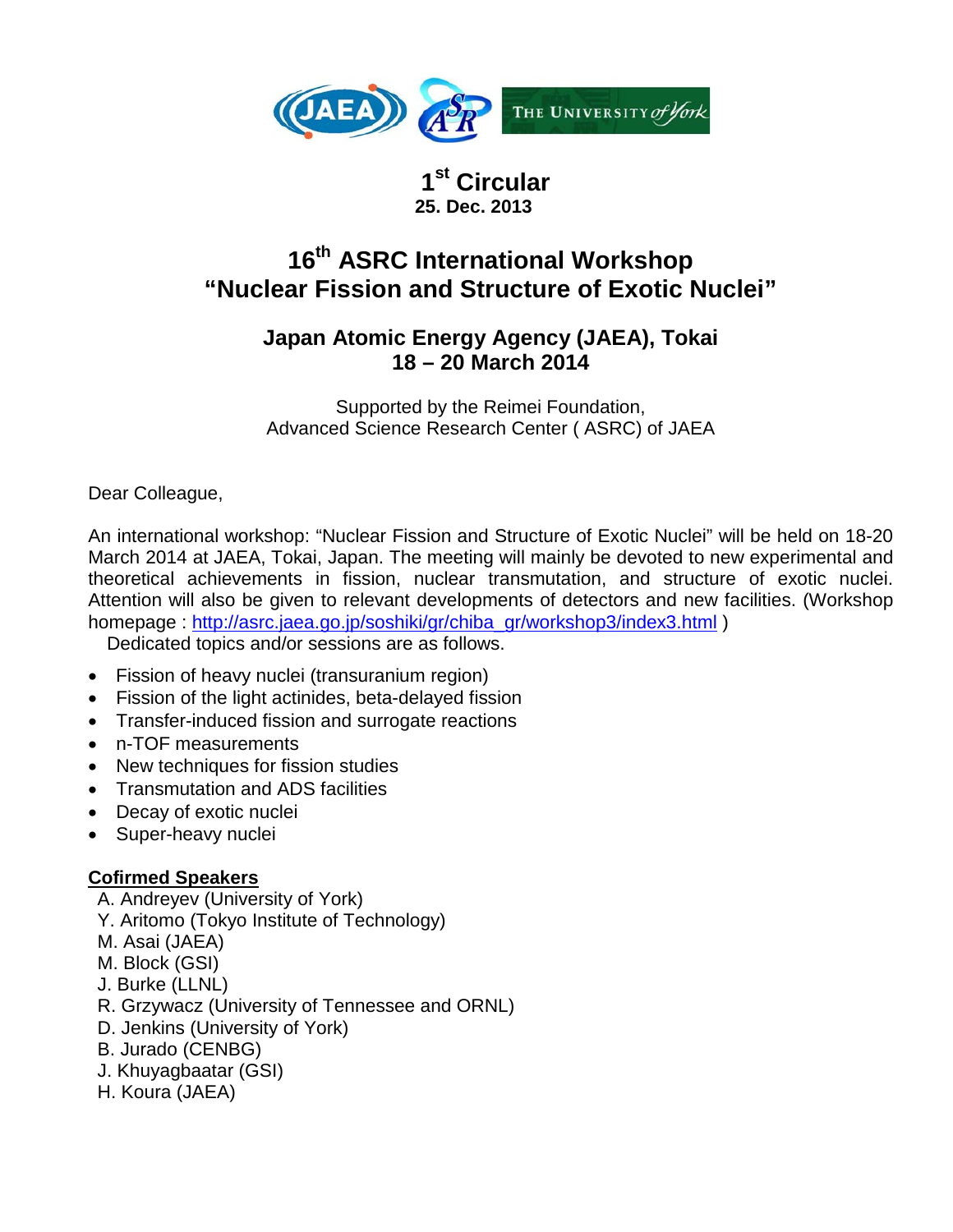H. Haba (RIKEN) F.P. Hessberger (GSI) K. Hirose (JAEA) P. Möller (LANL) K. Nishio (JAEA) H. Oigawa (JAEA) L. Popescu (SCK-CEN) J. Randrup (LBNL) C. Rodriguez (GANIL) K. Rykaczewski (ORNL) H. Sakurai (RIKEN) M. Sasano (RIKEN) M. Sako (RIKEN) T.K. Sato (JAEA) P. Schuurmans (SCK-CEN) G. Smith (Manchester) J. Taieb (CEA) L. Tassan-Got (IPN, Orsay) F. Tovesson (LANL) K. Tsujimoto (JAEA) Y. Watanabe (KEK) A. Yakushev (GSI)

#### **Registration and Constribution**

All colleagues wishing to join the workshop are kindly requested to fill in the registration form at the end of this Circular and send it to organizers  $(asrc-fission@jaea.qo.jp)$  by 31<sup>th</sup> January 2014. Participants wishing to give an oral presentation should also fill the title. Authors of contributions selected as oral talks will be notified in the early of February 2014.

#### **Workshop Schedule and Place**

The workshop will start on **Tuesday, 18th** in the afternoon, and end on **Thursday, 20th** in the late afternoon. The workshop is held at Advanced Science Research Center, JAEA, Tokai. We will organize a J-PARC tour in **Wednesday, 19th**.

This workshop is preceded by the J-PARC Heavy Ion Workshop [\(http://silver.j-parc.jp/JHI2014/](http://silver.j-parc.jp/JHI2014/)), which starts in the morning of Monday,  $17<sup>th</sup>$  and ends in the noon of Tuesday,  $18<sup>th</sup>$ . The J-PARC HI workshop requires a separate registration. Those who are interested to participate in this workshop as well should contact the respective organizing committee.

#### **Workshop Fees**

The workshop is free for all participants. Coffee breaks will be sponsored by ASRC. The lunches can be bought in the JAEA cantine (~500 JPY per lunch).

#### **Workshop Banquet**

We will have a workshop banquet in the evening of **Wednesday, 19th**. All the participants who join the banquet are requested to pay JPY 5000.

#### **J-PARC Tour**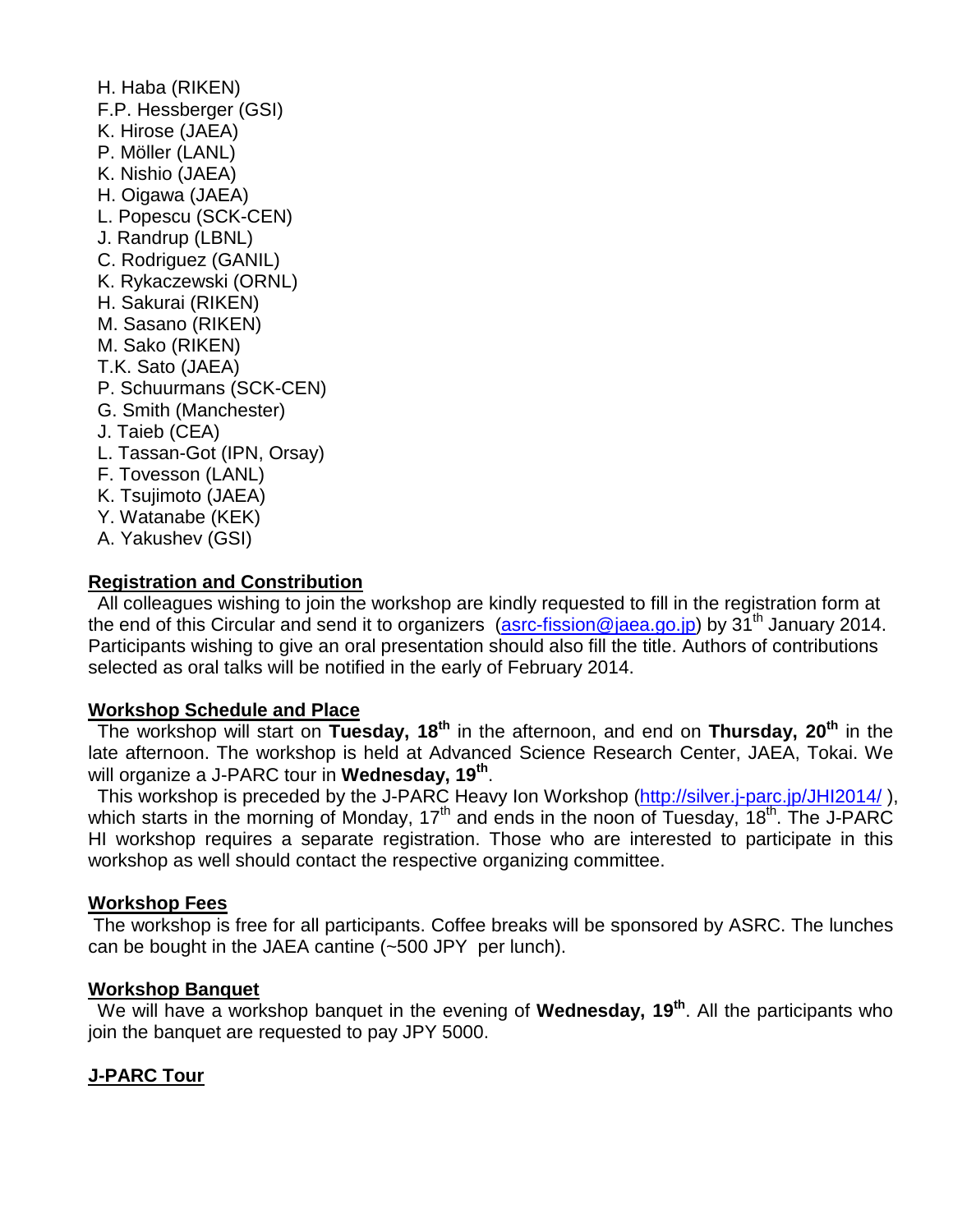We will organize a J-APRC tour on **Wednesday, 19th**. Participants wishing to join the tour can be checked in the registration form.

#### **Accommodation**

Most of the participants are expected to stay at the Masago International lodging [\(http://j](http://j-parc.jp/uo/page_eng/life/syukuhaku_tokai_e.html#masago)[parc.jp/uo/page\\_eng/life/syukuhaku\\_tokai\\_e.html#masago](http://j-parc.jp/uo/page_eng/life/syukuhaku_tokai_e.html#masago) ). It is located close to the Nuclear Science Research Institute, about ~15 minutes walk from the workshop building. It costs about ~JPY1500 per night. The number of rooms is limited. Please send your request for the lodging as soon as possible with the registration form.

For those who prefer to stay in a hotel, there is a range of hotels in Mito-city (15 minutes by train from Tokai). The costs are from ~JPY 7000 per night. Please, contact the organizers for further help with this, if you wish to stay in a hotel.

#### **Co-chairs**

A. Andreyev (University of York) and K. Nishio (JAEA)

#### **Local organizing committee**

K. Hirose (JAEA) H. Ikezoe (JAEA) A. Iwamoto (JAEA) H. Koura (JAEA) R. Léguillon (JAEA) H. Makii (JAEA) I. Nishinaka (JAEA) K. Nishio (JAEA) R. Orlandi (JAEA) Y. Utsuno (JAEA)

#### **Information**

All information on the workshop can also be accessed on the Workshop's web-site at [http://asrc.jaea.go.jp/soshiki/gr/chiba\\_gr/workshop3/index3.html](http://asrc.jaea.go.jp/soshiki/gr/chiba_gr/workshop3/index3.html) For more information, please contact to [asrc-fission@jaea.go.jp](mailto:asrc-fission@jaea.go.jp) or co-chairs.

Dr. Katsuhisa Nishio JAEA, Tokai [nishio.katsuhisa@jaea.go.jp](mailto:nishio.katsuhisa@jaea.go.jp)

Prof. Dr. Andrei Andreyev University of York [Andrei.Andreyev@york.ac.uk](mailto:Andrei.Andreyev@york.ac.uk)